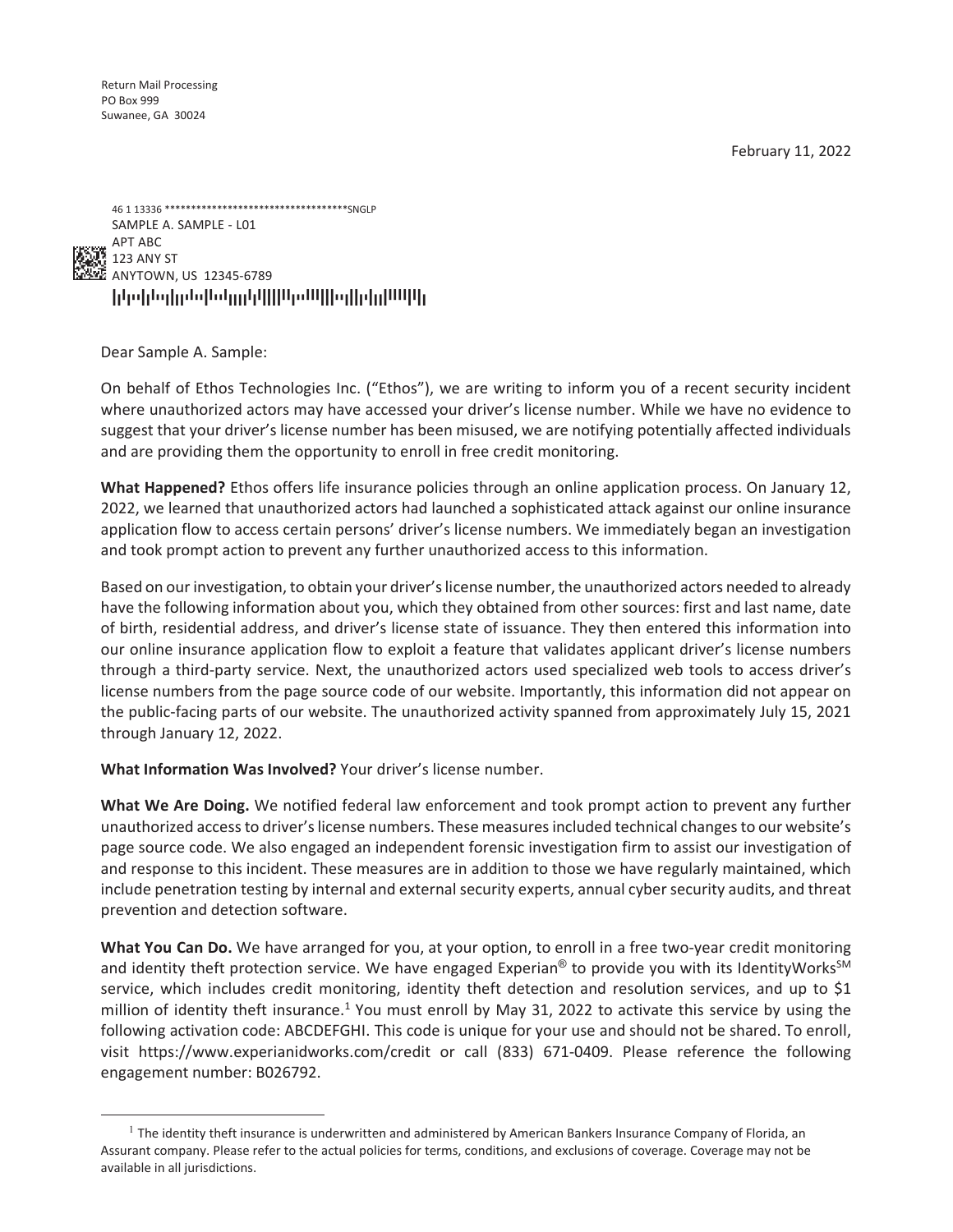**Other Important Information**. We also are providing you the following information about steps consumers can take to protect against potential misuse of information.

We urge you to remain vigilant for incidents of potential fraud and identity theft, including by regularly reviewing your account statements and monitoring your credit reports. If you discover any suspicious or unusual activity on your accounts or suspect identity theft or fraud or anything you do not understand, please call your financial institution(s).

In addition, you may contact the Federal Trade Commission ("FTC") or law enforcement, including your state Attorney General, to report incidents of identity theft or to learn about steps you can take to protect yourself from identity theft. To learn more, contact the FTC by visiting www.ftc.gov/idtheft, calling 877-438-4338, or writing to the FTC's Consumer Response Center, 600 Pennsylvania Avenue, NW, Washington, DC 20580. If you file a police report for identity theft, you should obtain a copy of such report as you may need to give copies of the report to others to remedy any fraudulent activity.

You may also periodically obtain a free copy of your credit report from each nationwide credit reporting agency ("CRA"). If you discover information on your credit report arising from a fraudulent transaction, you should request that the CRA delete that information from your credit report file. You are entitled to one free copy of your credit report every 12 months from each of the three CRAs. You may obtain a copy of your credit report by visiting www.annualcreditreport.com or by calling 1-877-322-8228. You may contact the CRAs at:

| Equifax (www.equifax.com)<br><b>General Contact:</b>                            | Experian<br>TransUnion<br>(www.experian.com)<br>(www.transunion.com)<br><b>General Contact:</b><br>and Security Freezes:<br>P.O. Box 2104, Allen, TX<br>P.O. Box 2000, Chester, PA<br>75013<br>888-397-3742<br>19022 | <b>General Contact, Fraud Alerts</b> |
|---------------------------------------------------------------------------------|----------------------------------------------------------------------------------------------------------------------------------------------------------------------------------------------------------------------|--------------------------------------|
| P.O. Box 740241, Atlanta, GA 30374<br>800-685-1111                              |                                                                                                                                                                                                                      |                                      |
| <b>Fraud Alerts and Security Freezes:</b><br>P.O. Box 740256, Atlanta, GA 30374 |                                                                                                                                                                                                                      |                                      |
|                                                                                 | <b>Fraud Alerts and Security</b><br><b>Freezes:</b><br>P.O. Box 9554, Allen, TX<br>75013                                                                                                                             | 800-916-8800                         |

You may obtain additional information from the FTC and the CRAs about fraud alerts and security freezes. You can add a fraud alert to your credit report file at no cost to help protect your credit information. A fraud alert can make it more difficult for someone to get credit in your name because it tells creditors to follow certain procedures to protect you, but it also may delay your ability to obtain credit. You may place a fraud alert in your file by calling just one of the three CRAs listed above. As soon as that CRA processes your fraud alert, it will notify the other two CRAs, which then must also place fraud alerts in your file.

You can also contact each of the CRAs at the numbers listed above to place a security freeze at no cost to restrict access to your credit report. You will need to supply your name, address, date of birth, Social Security number, and other personal information. After receiving your request, each CRA will send you a confirmation letter containing a unique PIN or password that you will need in order to lift or remove the freeze. You should keep the PIN or password in a safe place.

You also have other rights under the Fair Credit Reporting Act ("FCRA"). For further information about your rights under the FCRA, please visit: http://files.consumerfinance.gov/f/201410\_cfpb\_summary\_your-rightsunder-fcra.pdf.

**For More Information.** For more information about this incident, or if you have questions or concerns, you may contact a dedicated team at (833) 671-0409 between the hours of 8 a.m. to 10 p.m. Central time,